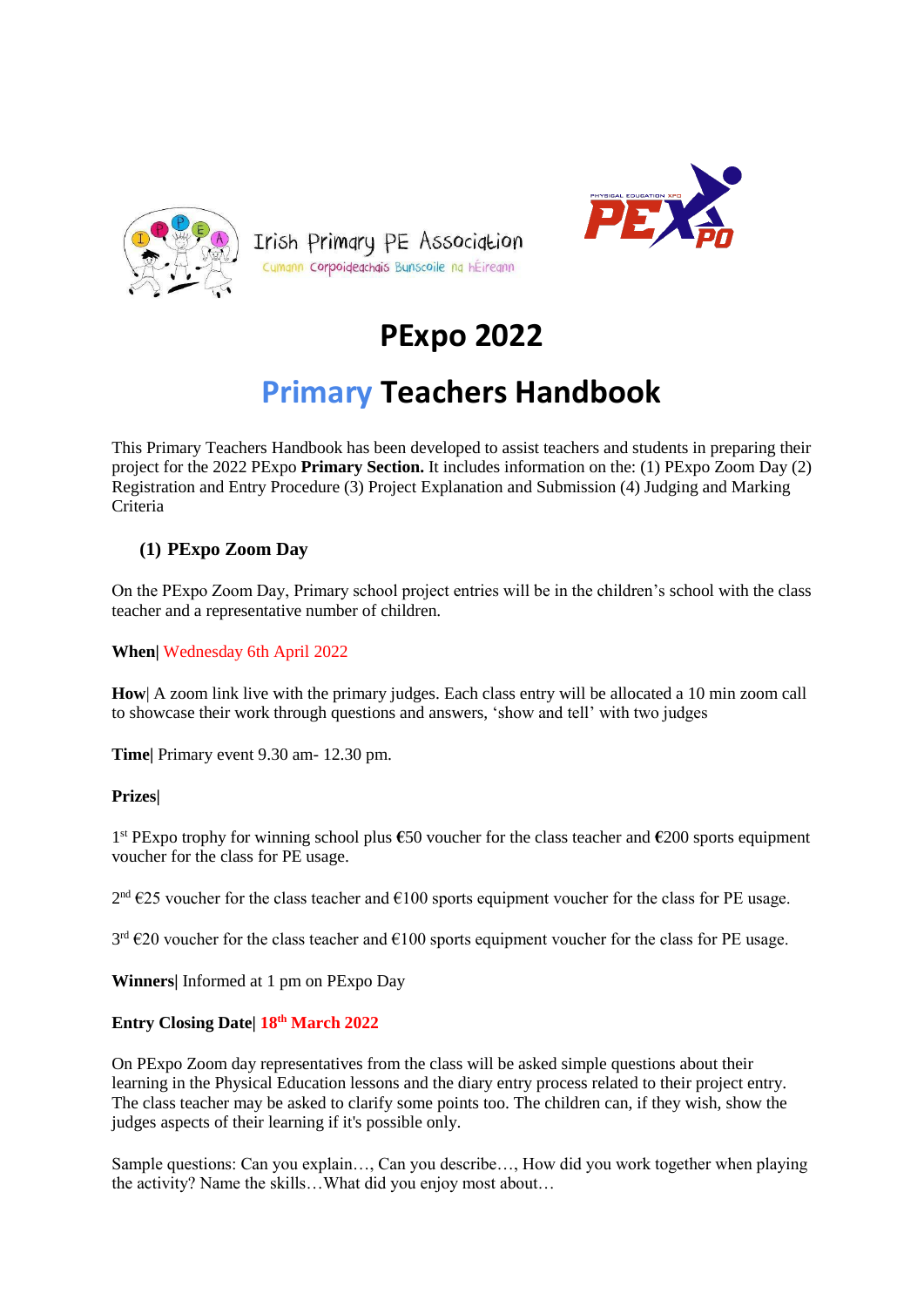#### **(2) Registration and Entry Procedure**

- All project entries must be registered and submitted by **18th March 2022**. Late entries cannot be acceptable
- Click on 'ENTER NOW' Tab on the PExpo website [https://www.pexpoireland.com/](http://www.pexpoireland.com/)
- Complete the application form.
- Pay  $\hat{\epsilon}$ 20 entry fee per class
- Cheque is payable to PExpo
- The project itself is emailed to [irishprimarype@gmail.com](mailto:irishprimarype@gmail.com) (See below)

#### **(3) Project Explanation and Project Submission**

#### **Overarching Theme|** *What we have learned in Physical Education*

**Teacher Guidelines|** Plan and teach a Physical Education unit of work showing progression in learning based on a strand or theme for **150 minutes** (broken down into lessons of your chosen duration). This time allocation is in keeping with the IPPEA recommendation to NCCA Curriculum Redevelopment Consultation on Time and Structure (NCCA, 2018, p.41).

Children keep a Physical Education Diary to record their learning based on Head, Heart, and Hands (Cognitive/ Knowledge learning, Affective/Emotional learning and Physical learning) (Ní Chróinín, Coulter, & Parker, 2020; Vasily, 2015).

#### **Teacher Guidelines for the Children's Work**

#### **How to use the 'Head/ Heart/ Hands' to help the children complete their Physical Education Diary?**

Diary entries can be completed as an integrative methodology during art lessons, SPHE, or English lessons or whatever lesson is appropriate**.**

The following narrative may be used to help children understand learning with the head, heart, and hands.

*Learning with the head* is about learning facts and gaining knowledge, what you know, remember and could describe. For example, did you learn any new rules, facts or strategies today? Writing in your diary you might use the following sentence starters: 'what I know…', 'how I think…' or 'what I remember…'.

*Learning with the heart* is concerned with how you think and feel about yourself, how you get along with your classmates, and how you communicate. It deals with persistence, grit, and resilience. It also includes to what extent you are helpful to your classmates and how you handle frustration, disappointment, and anger. Writing in your diary you might use sentence starters like 'I learned to work as a team by…' or 'I learned to listen better by…' 'I felt good about myself when I achieved/demonstrated/showed…'

*Learning with the hands* deals mainly with the doing part, the physical skill, the essential skills needed to participate in the activities in Physical Education. When talking about the physical skills you learn in PE don't forget to mention how you use other parts of your body such as your head, eyes and feet when performing. Writing in your diary you might use sentence starters like 'Important physical education skills I learned/ practiced today were ……'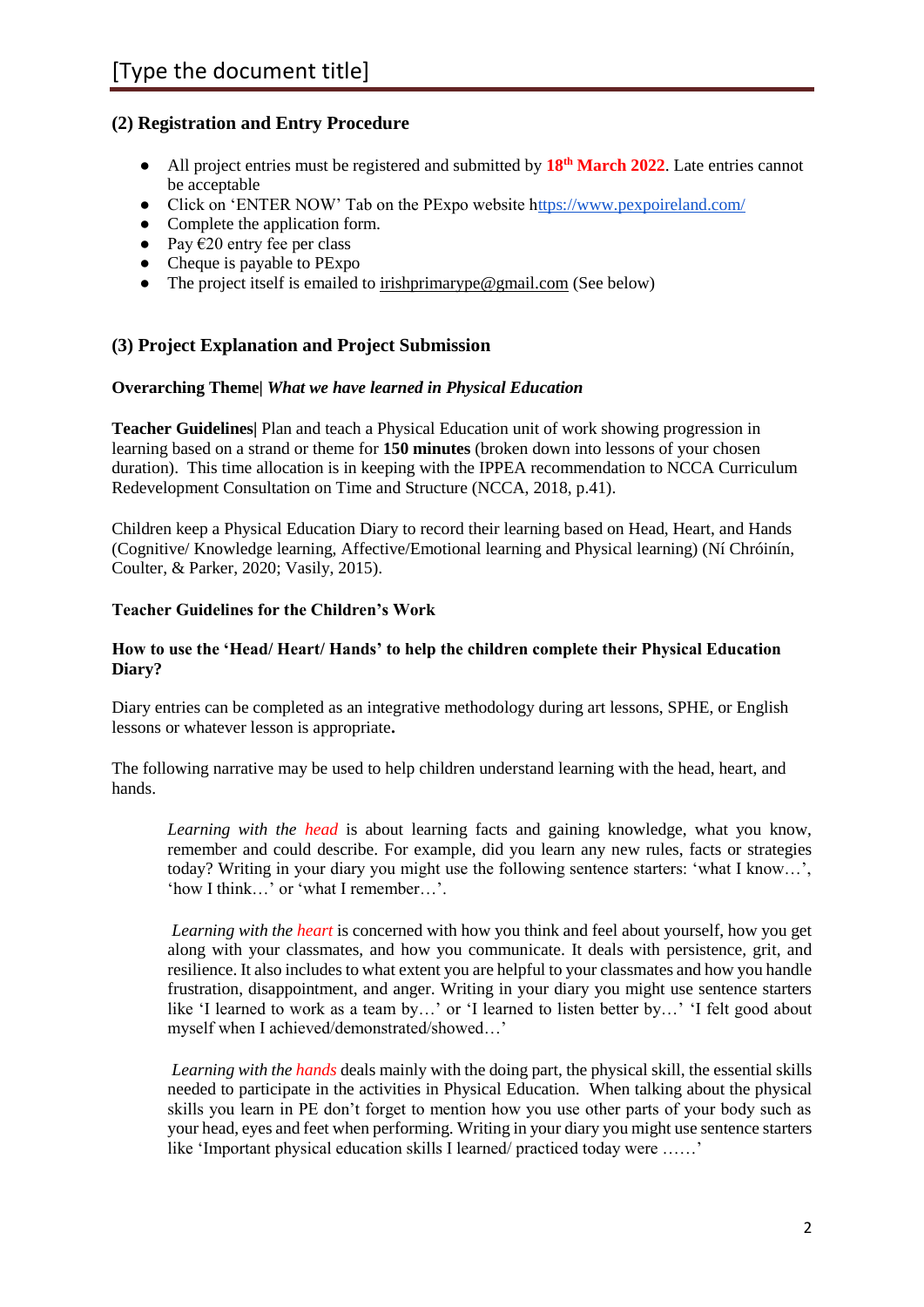#### *Sample Diary Headings*

- Child's Name
- Class
- $\bullet$  Week #
- Lesson #
- Draw a picture or insert a photo of your learning in physical education today.
- Tell me/Write about your picture and what you learned in physical education today (head/heart/hands).
- *Final Thoughts* (as the Final diary entry at the end of the unit of work)
	- Over the past **150 minutes** in Physical Education I have learned about:
		- Head:
		- Heart:
		- Hands:
- The things that helped my learning were:
- The things that made my learning harder were:
- The following statement must be presented with each child's diary:

#### *Teachers' Project Work: Overview Description*

#### A cover sheet (see below)

Two (maximum three) A 4 sheets of text describing the unit of work/overview of the project (not a week by week or lesson by lesson account).

Tables or sketch drawings can be included.

State the learning outcomes for *the unit of work* including a *brief* outline of content on the A 4 sheets. It is not a requirement but you may include photographs. Obscuring the children's faces is acceptable. The photos may showcase children's work and learning. Eight photographs maximum will be acceptable. Please follow your school consent procedure and complete the PExpo consent document (see below).

No videos are permitted.

Creativity and simplicity in the submission documents are encouraged.

The teacher should ensure there is a simple record of children's learning in their diaries.

#### *Submitting the Project*

The class teacher prepares an email to [irishprimarype@gmail.com](mailto:irishprimarype@gmail.com) with the subject title PExpo Primary Entry

The project should include

- the cover page with the name of the school and class teacher, the number of children in the class. It must also indicate that you have the principals/, Board of Managements (submit a copy of the letter) and parents'/guardians permissions (see page 8) to submit the project and the diaries. A contact telephone number AND email address should be indicated so the zoom link invite can be shared one week in advance of PExpo Zoom Day. If your school is on a staff professional development day or the school is closed on PExpo day another day/time can be agreed.
- two A4 pages with the project title and lesson explanation (see above).
- a *sample* of diary entries from a *range* of children in the class from a range of lessons to highlight their work and learning. Some of the *Final Thoughts* elements of the diaries should also be included.
- The class teacher and school Consent PExpo Form 2021/2022 (see page 7)
- the file should be in pdf format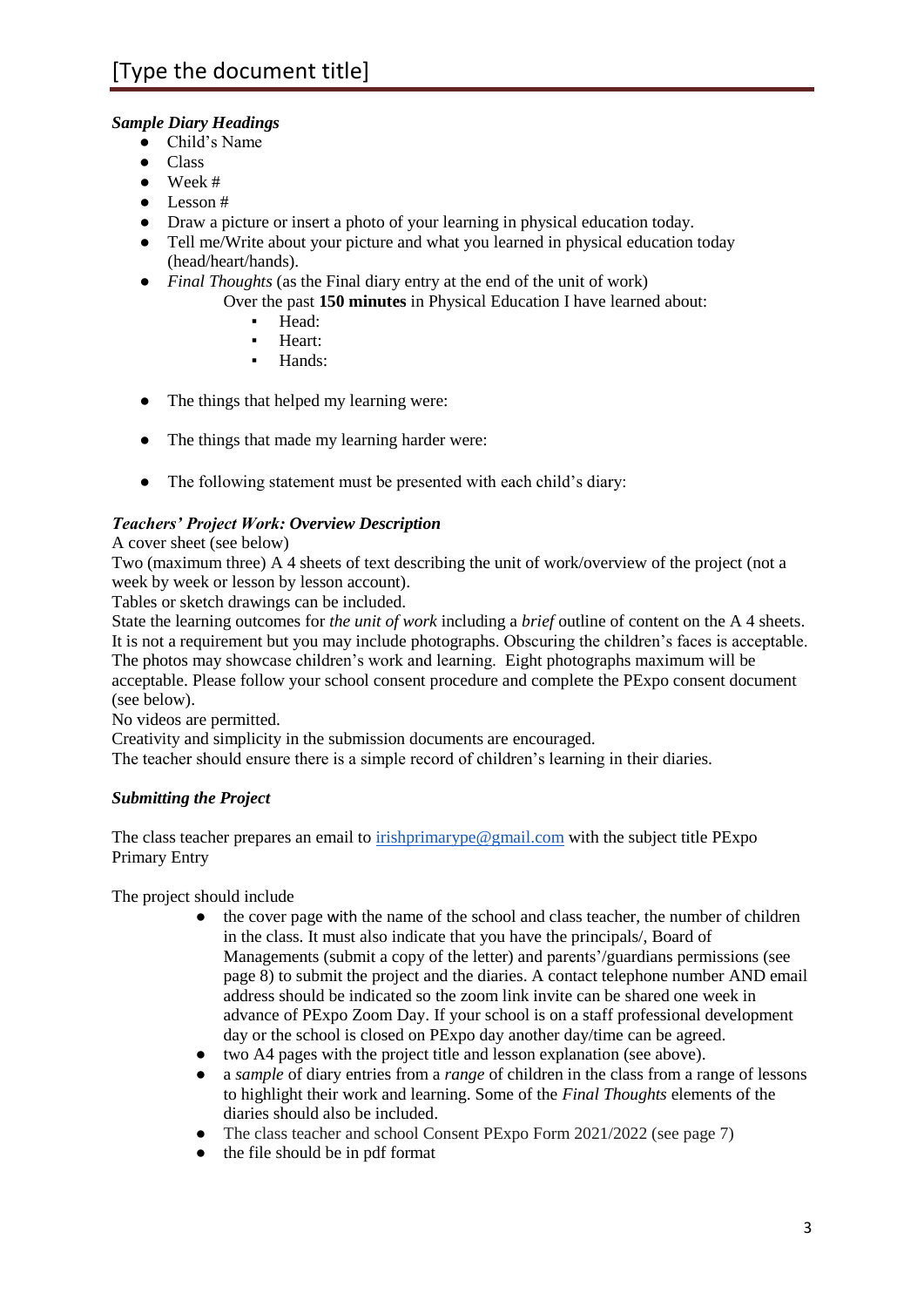- the file/attachment should be submitted as o*ne* document only to: *irishprimarype@gmail.com*
- the final project submission date is the same date as the Registration closing date **Wednesday 18th March 2022.**
- late entries cannot be accepted.

#### **(4) Judging and Marking Criteria**

#### **Project Title and Description**

- A project title and overview description are evident (it is not a lesson by lesson description)
- Two/Three A 4 sheets explaining the teachers work
- Project learning outcomes and brief overview description are stated on the A 4 sheets

#### **Project Content**

- A clear link between the title, aims of the unit of work, the learning outcomes, and the children's learning
- Information is presented accurately
- The project content is linked to the Irish Primary PE Curriculum (1999)
- Work is representative of the children's learning

#### **Coherence/Presentation**

- Colourful
- Clear and concise

#### **Verbal Knowledge and Understanding (PExpo Day)**

- The teacher and the children will respond to questions about the project and learning
- The children will respond to simple questions about their learning in physical education
- The children will respond to simple questions about their experiences in the Physical Education lessons and in keeping their diaries

#### **Marking Criteria**

| Project                          | 0-3 Marks   | 4-6 Marks    | 7-9 Marks    | 10 Marks                  |
|----------------------------------|-------------|--------------|--------------|---------------------------|
| <b>Project Title and</b>         | No Overview | Vague        | Good         | <b>Excellent Overview</b> |
| <b>Description</b>               | Description | Overview     | Overview     | Description               |
|                                  |             | Description  | Description  |                           |
| <b>Marks Awarded</b>             |             |              |              |                           |
| <b>Project learning outcomes</b> | No learning | The project  | The learning | The learning outcomes     |
| linked to the head, heart        | outcomes    | outcomes are | outcomes are | are very clear            |
| and hands                        |             | vague        | quite clear  |                           |
|                                  |             |              |              |                           |
| <b>Marks Awarded</b>             |             |              |              |                           |

| <b>Project Content</b>     | 0-3 Marks     | 4-6 Marks   | 7-9 Marks   | 10 Marks                |
|----------------------------|---------------|-------------|-------------|-------------------------|
| There is a clear link with | No clear link | Vague link  | Some link   | Clear link between the  |
| learning outcomes and      | between the   | between the | between the | learning outcomes and   |
| the children's learning    | learning      | learning    | learning    | the children's learning |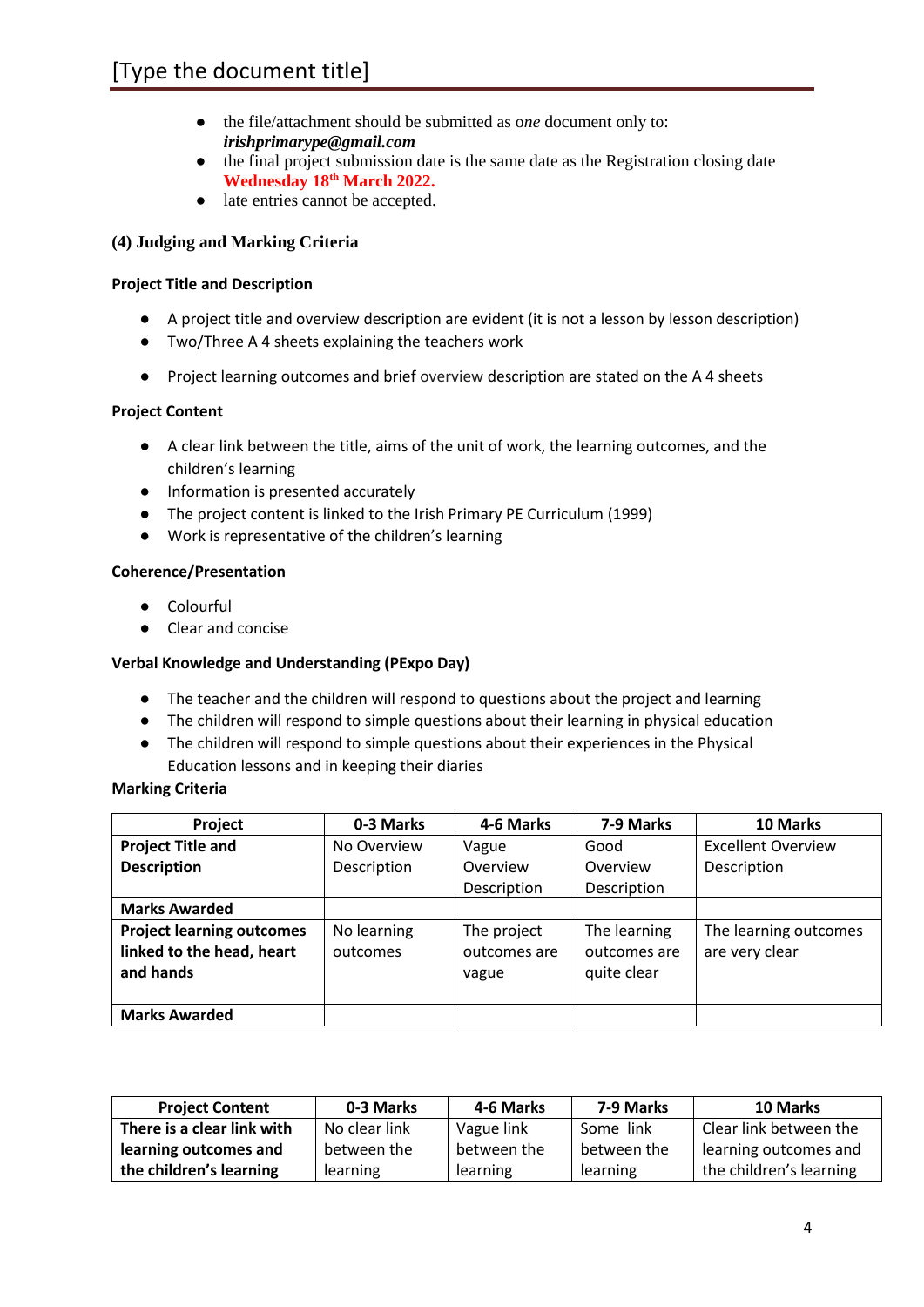# [Type the document title]

|                                 | outcomes and            | outcomes and      | outcomes and         |                             |
|---------------------------------|-------------------------|-------------------|----------------------|-----------------------------|
|                                 |                         |                   |                      |                             |
|                                 | the children's          | the children's    | the children's       |                             |
|                                 | learning                | learning          | learning             |                             |
| <b>Marks Awarded</b>            |                         |                   |                      |                             |
| <b>Information presentation</b> | The information         | The               | The                  | The information             |
|                                 | presented is            | information       | information is       | presented is fully          |
|                                 | inaccurately            | presented is      | clearly              | accurate and to a high      |
|                                 |                         | somewhat          |                      | standard                    |
|                                 | presented               |                   | presented            |                             |
|                                 |                         | accurate          |                      |                             |
| <b>Marks Awarded</b>            |                         |                   |                      |                             |
| The project content links       | The project is          | The project is    | The project is       | The project is very         |
| to the Irish Primary PE         | not linked to the       | vaguely linked    | linked to the        | clearly linked to the Irish |
| <b>Curriculum</b>               | <b>Irish Primary PE</b> | to the Irish      | Irish Primary        | Primary PE Curriculum       |
|                                 | Curriculum              | <b>Primary PE</b> | <b>PE Curriculum</b> |                             |
|                                 |                         | Curriculum        |                      |                             |
| <b>Marks Awarded</b>            |                         |                   |                      |                             |
| <b>Children's learning is</b>   | Children's              | Children's        | Children's           | Children's learning is      |
| evident in their diary          | learning is not         | learning is       | learning is          | very evident in their       |
| entries                         | represented in          | vaguely           | represented in       | diary entries               |
|                                 | their diary             | represented in    | their diary          |                             |
|                                 | entries                 | their diary       | entries              |                             |
|                                 |                         | entries           |                      |                             |
|                                 |                         |                   |                      |                             |
| <b>Marks Awarded</b>            |                         |                   |                      |                             |

| <b>Coherence/Presentation</b> | 0-3 Marks                                   | 4-6 Marks                                         | 7-9 Marks                                   | 10 Marks                                         |
|-------------------------------|---------------------------------------------|---------------------------------------------------|---------------------------------------------|--------------------------------------------------|
| Colourful                     | The project<br>presentation lacks<br>colour | The project<br>presentation<br>has some<br>colour | The project<br>presentation<br>is colourful | The project<br>presentation is very<br>colourful |
| <b>Marks Awarded</b>          |                                             |                                                   |                                             |                                                  |
| Clear and concise             | The project lacks<br>clarity                | The project is<br>vague                           | The project is<br>clear                     | The project is very clear                        |
| <b>Marks Awarded</b>          |                                             |                                                   |                                             |                                                  |

| <b>Verbal Knowledge and</b><br><b>Understanding (PExpo Day)</b> | 0-3 Marks                                     | 4-6 Marks                                                       | 7-9 Marks                                 | 10 Marks                                          |
|-----------------------------------------------------------------|-----------------------------------------------|-----------------------------------------------------------------|-------------------------------------------|---------------------------------------------------|
| Teacher and children's<br>subject understanding                 | Subject<br>understanding could<br>be stronger | Subject<br>understanding<br>is satisfactory                     | Subject<br>understanding<br>is good       | Subject<br>understanding is<br>excellent          |
| <b>Marks Awarded</b>                                            |                                               |                                                                 |                                           |                                                   |
| Teacher and children's<br>answers to questions is<br>insightful | Response to<br>questions could be<br>stronger | Satisfactory<br>response to<br>questions                        | Good<br>response to<br>questions          | Rich response to<br>questions                     |
| <b>Marks Awarded</b>                                            |                                               |                                                                 |                                           |                                                   |
| Teacher and children can<br>explain PE experiences              | <b>Explains PE</b><br>experiences vaguely     | <b>Explains PE</b><br>experiences to<br>a satisfactory<br>level | <b>Explains PE</b><br>experiences<br>well | <b>Explains PE</b><br>experiences very<br>clearly |
| <b>Marks Awarded</b>                                            |                                               |                                                                 |                                           |                                                   |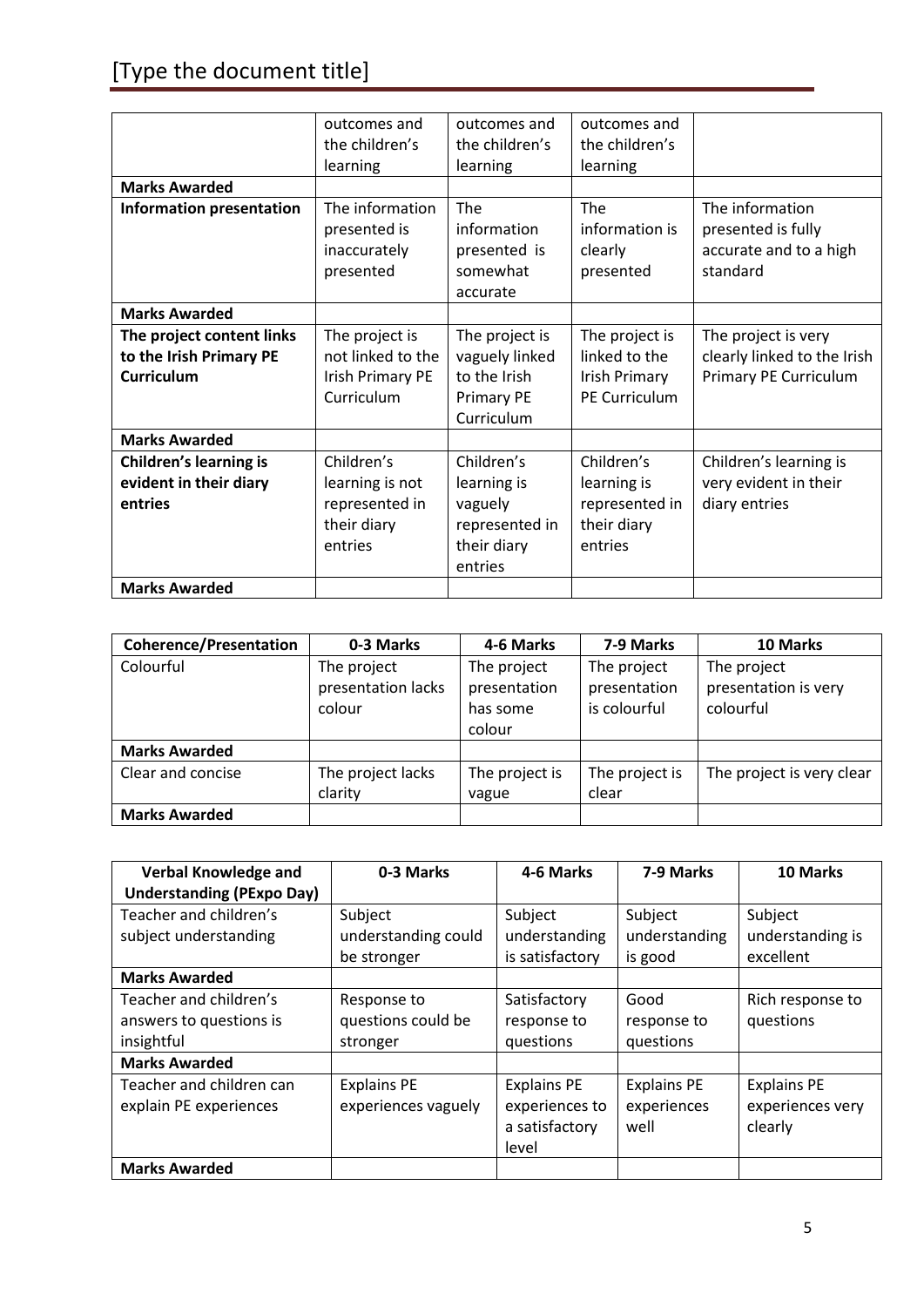#### **Total (Maximum 110 marks)**

**Specific Judges notes**

**Feedback for the School/Teacher:**

#### **References**

NCCA (2018). IPPEA Submission. Written submissions: consultation on curriculum structure and time, p.41. Available at: https://www.ncca.ie/media/3234/writtensubmissionsdocument\_structureandtime\_ncca.pdf

Marron, S. (2019). What have we learned in PE? INTO Intouch October Issue 190. p.31

Ní Chroinín, D., Coulter, M., & Parker, M. (2020) 'We Took Pictures": Children's Meaning-Making in Physical Education'. Journal of Teaching in Physical Education, 39 (2):216-226

Vasily, A. (2015). Learning with the head, the heart and the hands [Online]. Retrieved from http://www.pyppewithandy.com/pyp-pe-blog/archives/01-2015



## *Thank you for advocating for Physical Education*

#### **See Below:**

Class teacher and School Consent PExpo Form 2021/2022 and

Parent/Guardian Consent PExpo Form 2021/2022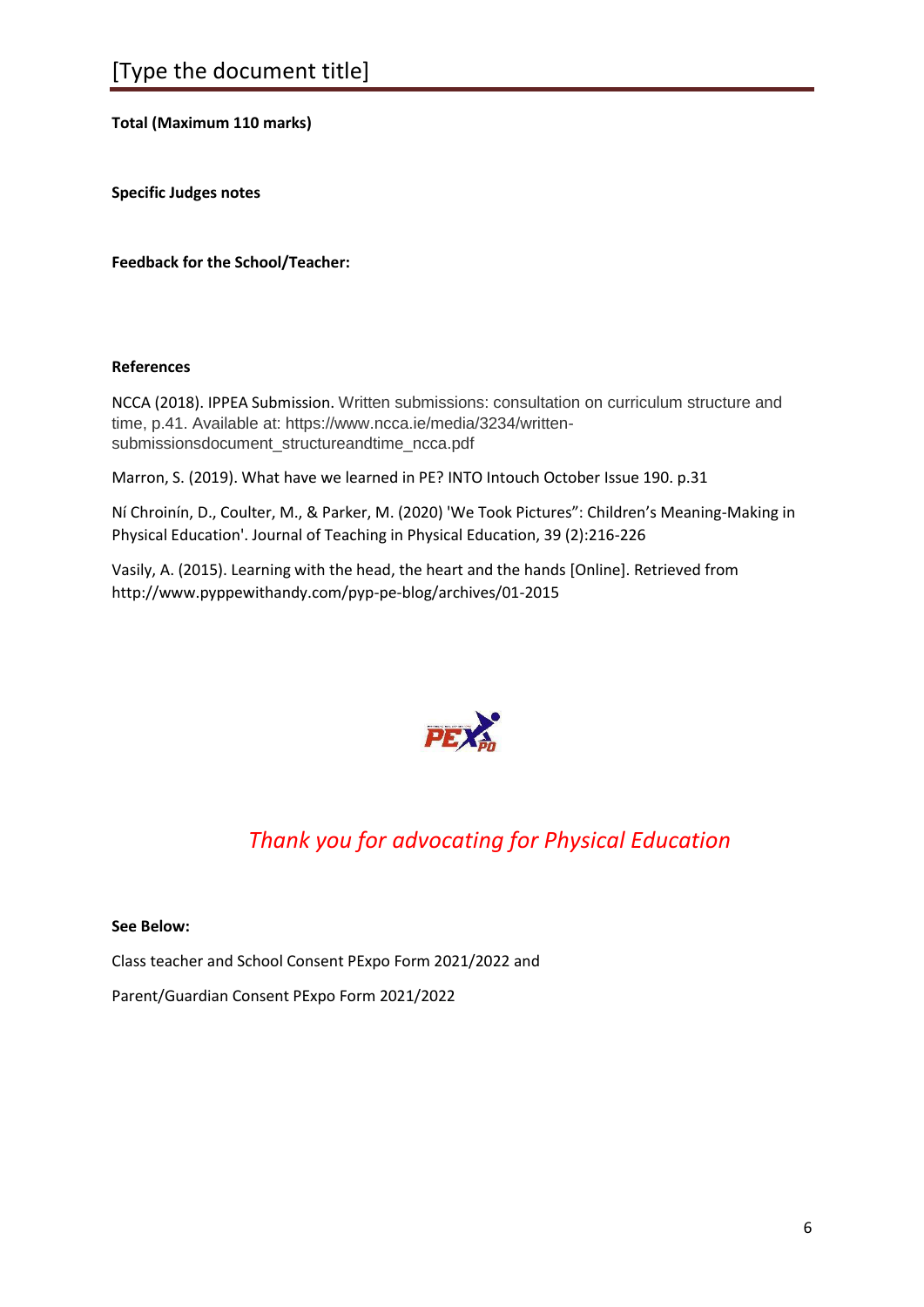### **Class teacher and School Consent PExpo Form 2021/2022**

*It is the responsibility of the school to ensure that the parent/ legal guardian of each entrant has given their signed consent for the children to participate in a live zoom meeting with the PEXpo judges and for the processing of the children's photographic images by the IPPEA and PEXpo for publicity material relating to PEXpo.*

|                                            | , the class teacher                |
|--------------------------------------------|------------------------------------|
| from                                       | (School), state that each parent / |
| guardian has given written permission for: |                                    |

- the children's photograph(s) to be displayed in their learning diary and presented for review on PEXpo zoom day.
- the IPPEA and PEXpo to use photographic images of the children taking part in PEXpo in any publicity material relating to thePEXpo. These photographs may be used for distribution to national and local press as well as magazines and/or internal publications/web material or any social media, for example, Facebook and twitter.
- the children to participate with their peers and class teacher in a live zoom call with the PEXpo judges. The zoom meeting will not be recorded.

I confirm that I have received the requisite written consent from the parents/guardians of all children involved.

Contact in School:

School:

 $Signature:$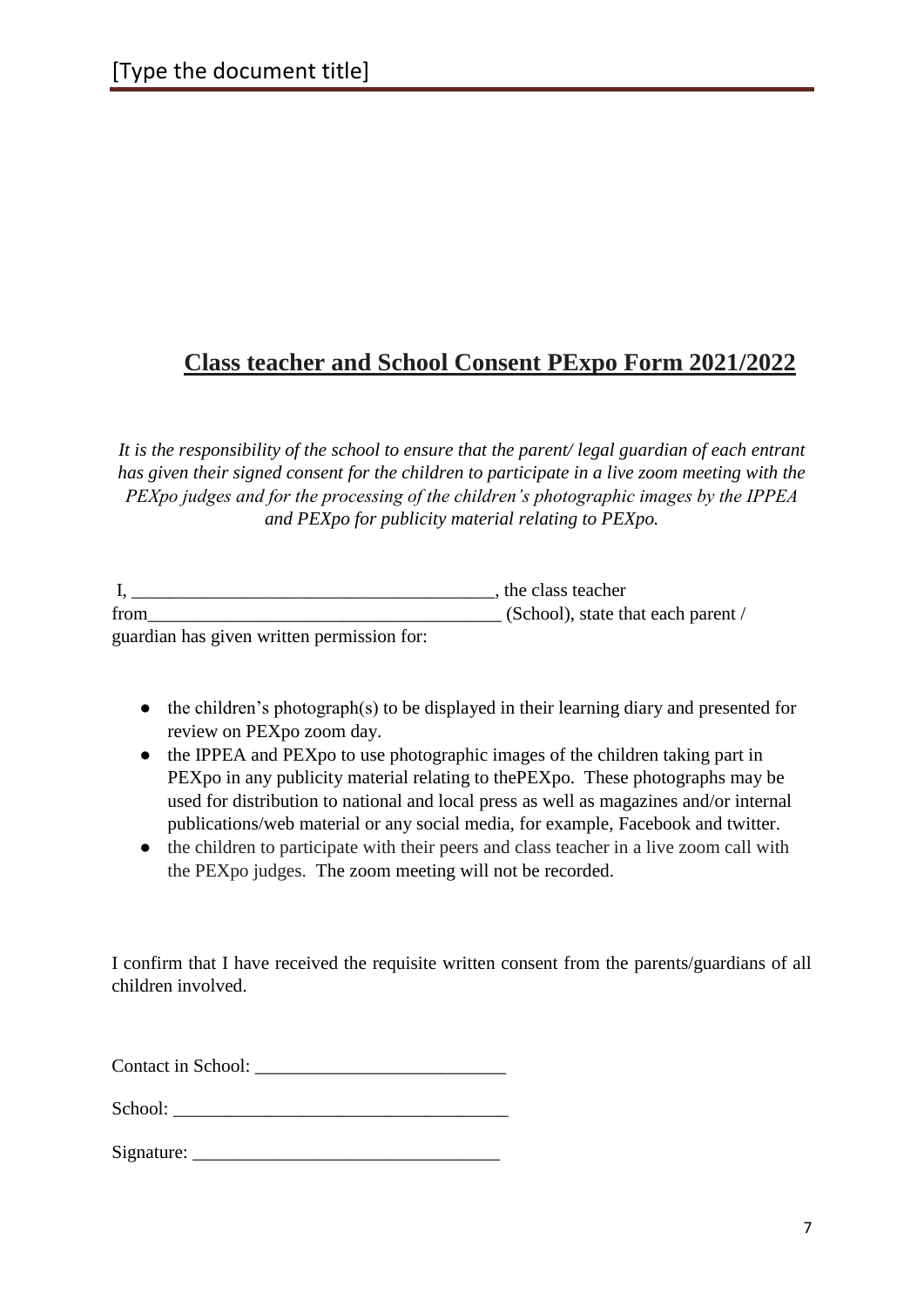Date:  $\frac{1}{\sqrt{1-\frac{1}{2}}}$ 

### *\*Please submit signed and completed consent form with your project*

### **Parent/Guardian Consent PExpo Form 2021/2022**

Our class is planning to participate in the annual Theory of Physical Education Exhibition (PExpo). The theme is: What we have learned in Physical Education. The class teacher plans and teaches a unit of PE lessons (max 150 minutes) and the children will keep a diary reflecting on and documenting their learning. The class teacher will demonstrate the children's learning by submitting a two-page summary of the lesson content and learning outcomes accompanied by samples of the children's diary entries via email to the PExpo judges. On PExpo day, the class teacher with a sample of children will talk about their learning to judges via a 10-minute zoom call. We are writing to you as we require some permissions please.

|                        | (parent/ guardian) of _______ | (child) |
|------------------------|-------------------------------|---------|
| Give permission        |                               |         |
| Do not give permission |                               |         |

- for my child's photographs to be displayed in their learning diary and presented for review for the PEXpo competition and on the PExpo zoom day.
- for the IPPEA and PEXpo to use photographs of the children taking part in PEXpo in any publicity material relating to thePEXpo. These photographs may be used for distribution to national and local press as well as magazines and/or internal publications/web material or any social media, for example, facebook and twitter.
- my child to participate with their peers and class teacher in a live zoom call with the PEXpo judges.